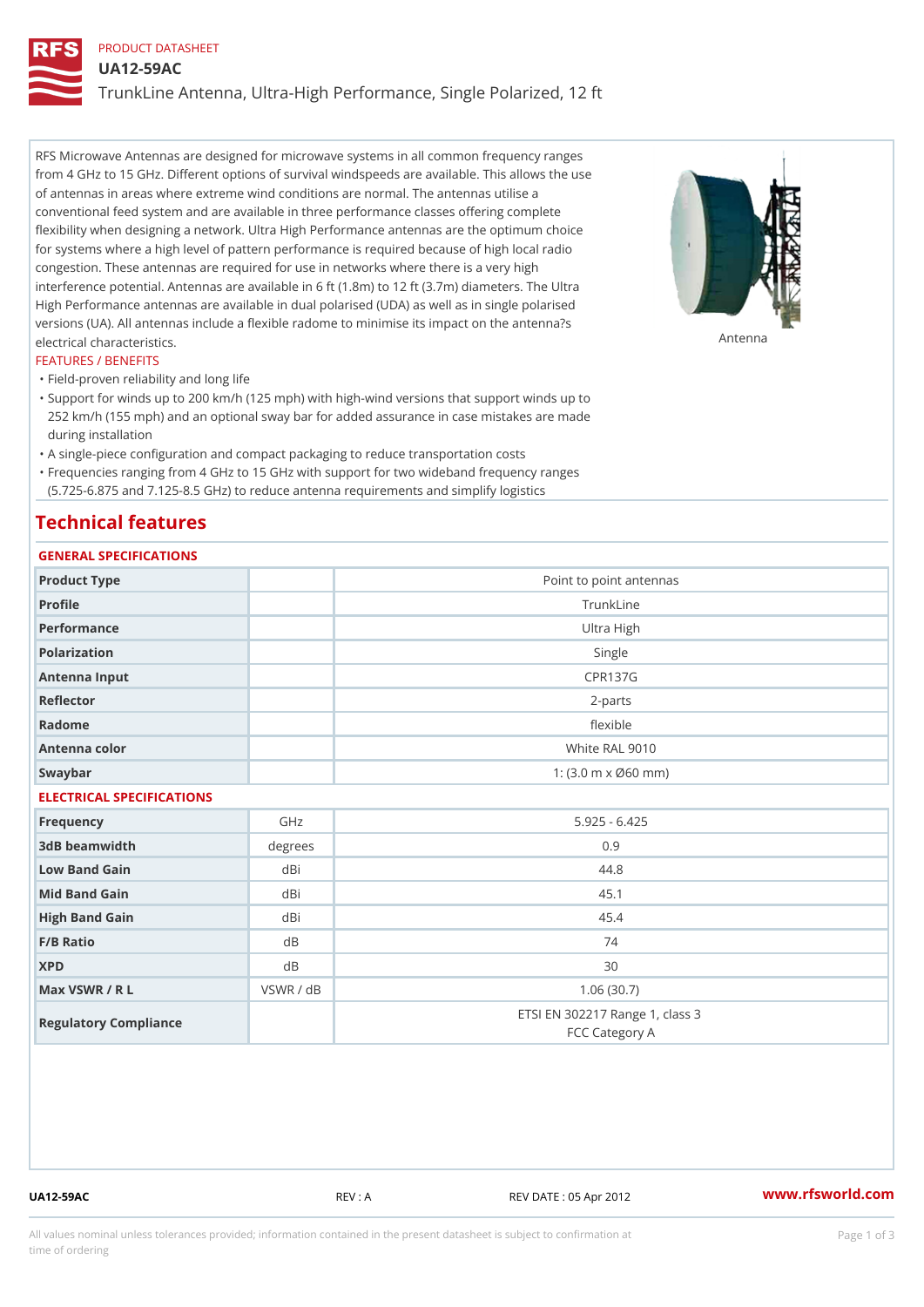# PRODUCT DATASHEET

## UA12-59AC

TrunkLine Antenna, Ultra-High Performance, Single Polarized, 12 ft

| MECHANICAL SPECIFICATIONS                                                  |              |                                                                          |  |
|----------------------------------------------------------------------------|--------------|--------------------------------------------------------------------------|--|
| Diameter                                                                   | ft $(m)$     | 12(3.7)                                                                  |  |
| Elevation Adjustment                                                       | degree       | ± 5                                                                      |  |
| Azimuth Adjustment                                                         | degrees      | ± 5                                                                      |  |
| Polarization Adjustment                                                    | degrees      | ± 5                                                                      |  |
| Mounting Pipe Diameter<br>minimum                                          | $mm$ (in)    | 114(4.5)                                                                 |  |
| Mounting Pipe Diameter<br>maximum                                          | $mm$ (in)    | 114(4.5)                                                                 |  |
| Approximate Weight                                                         | kg (lb)      | 420 (924)                                                                |  |
| Survival Windspeed                                                         | $km/h$ (mph) | 200 (125)                                                                |  |
| Operational Windspeed                                                      | $km/h$ (mph) | 190 (118)                                                                |  |
| <b>STRUCTURE</b>                                                           |              |                                                                          |  |
| Radome Material                                                            |              | PVC coated fabric                                                        |  |
| FURTHER ACCESSORIES                                                        |              |                                                                          |  |
| optional Swaybar                                                           |              | 1: SMA-SK-60-3000A (3.0 m x Ø60 mm)                                      |  |
| Further Accessories                                                        |              | SMA-WK-12: Wind Kit<br>SMA-SKO-UNIVERSAL-L : Universal sway bar fixation |  |
| MOUNTOUTLINE                                                               |              |                                                                          |  |
| m m<br>$Dimension_A$<br>(in)                                               |              | 3800 (150)                                                               |  |
| m m<br>$Dimension_B$<br>(in)                                               |              | 1880()                                                                   |  |
| m m<br>Dimension_C<br>(in)                                                 |              | 670 (26.5)                                                               |  |
| $Dim_D - D -$<br>m <sub>m</sub><br>$114$ m m $(4.5$ ir $)$ $\sqrt{$ ip $e$ |              | 190(7.5)                                                                 |  |

Dimension\_F m<sub>m</sub> (in) 1580 (62.5)

m<sub>m</sub> (in)

Dimension\_E

370 (14.57)

UA12-59AC REV : A REV DATE : 05 Apr 2012 [www.](https://www.rfsworld.com)rfsworld.com